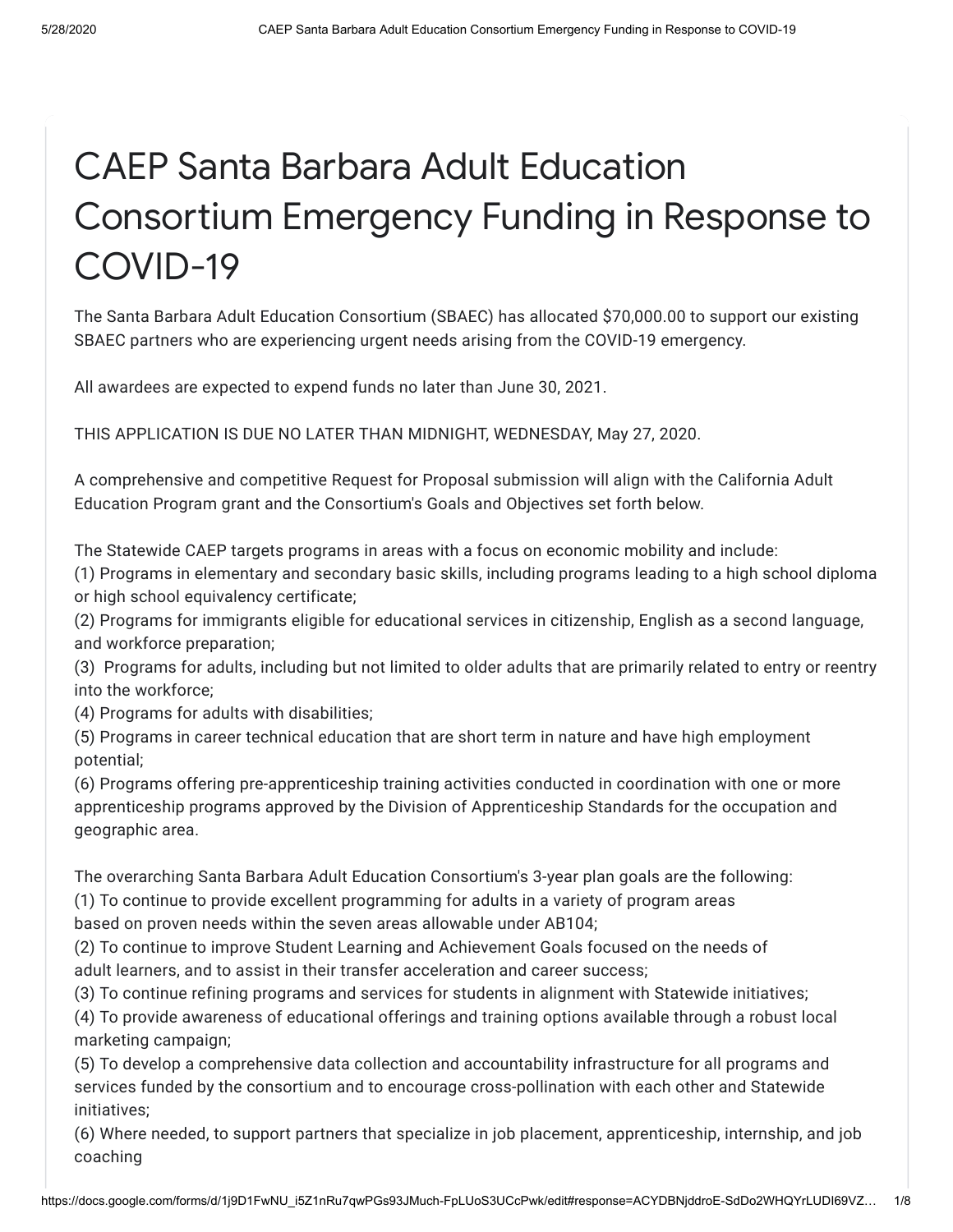CAEP Fiscal Regulation for all Independent Contractors and External Partners:

(I) Indirect, for Profit, or Fringe Benefits are not allowable expenses and cannot be reimbursed.

(II) All Independent Contractors and External Partners must submit invoices to the CAEP Director for reimbursement.

| Are you an existing CAEP funding awardee? * |
|---------------------------------------------|
| $ \bm{\vee} $<br>Yes                        |
| No                                          |
|                                             |
| Program Name*                               |
| SBCC Adult High School/GED Program          |
|                                             |
|                                             |
| Primary Contact Name*                       |
| Patricia Mautone                            |
|                                             |
| Primary Contact Email *                     |
|                                             |
| pmautone@pipeline.sbcc.edu                  |
|                                             |
| Primary Contact Phone*                      |
| 805-705-7531                                |
|                                             |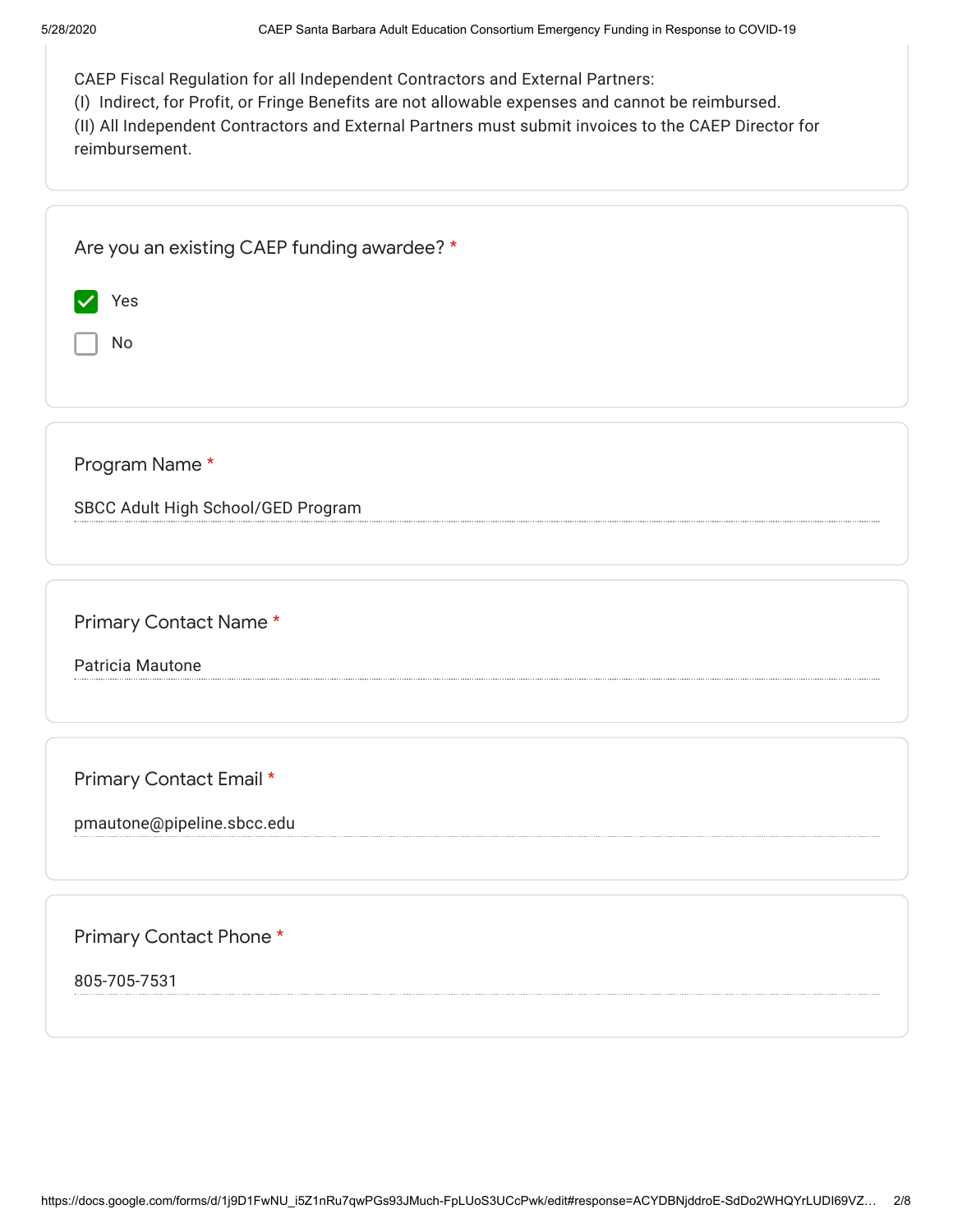| Applicable Noncredit Program Area *             |  |
|-------------------------------------------------|--|
| Adult Education (ABE, ASE, Basic Skills)<br>l V |  |
| English as a Second Language/Literacy           |  |
| Adults in the Workforce                         |  |
| <b>Adults with Disabilities</b>                 |  |
|                                                 |  |

#### 1. Executive Summary \*

Please provide an executive summary of your proposed plan. Describe goals and outcomes.

The SBCC Adult High School and GED Program requests funds to scale up and enhance our online courseware materials, curriculum, and assessment tools to ensure that we are able to provide students with fair, equitable, and consistent access to essential course materials – and, thus, access to earning a high school diploma or GED in a timely manner.

We need to renew and expand the number of software licenses we currently have, and we need to tailor associated curriculum so that we can:

(1) provide access to materials for ALL students, rather than just the few who were participating in our initial pilot studies;

(2) offer online courseware and computer-based assignments in a wider range of subject matter areas, so that students' progress toward attaining a GED or High School Diploma is not hindered or delayed;

(3) meet the needs of students with varying skill levels and learning styles;

(4) have an efficient way to assess skill levels of incoming and returning students so that we can start them at the appropriate level and provide them with necessary support materials.

All of which will aid in increasing student motivation, fostering persistence, and increasing diploma completion rates. This project will provide essential support in bridging the sudden gap in curriculum and materials that we faced when we had to switch over to an online synchronous class format. This was particularly difficult, given that the majority of the course assignments and materials used in our 40+ AHS/GED/BGED courses were reliant on classroom copies of textbooks, quiz packets, and workbooks. There will also be longer term advantages to expanding and supporting access to educational software: Having access to a more engaging and level-appropriate mix of materials will continue to benefit students and program outcomes when face-to-face classes resume in our physical classrooms; all our classrooms are equipped with computers and laptops. The built-in classroom management features of these educational program will also allow us to better track time-on-task and student accountability as we explore implementation of much-requested hybrid models of instruction.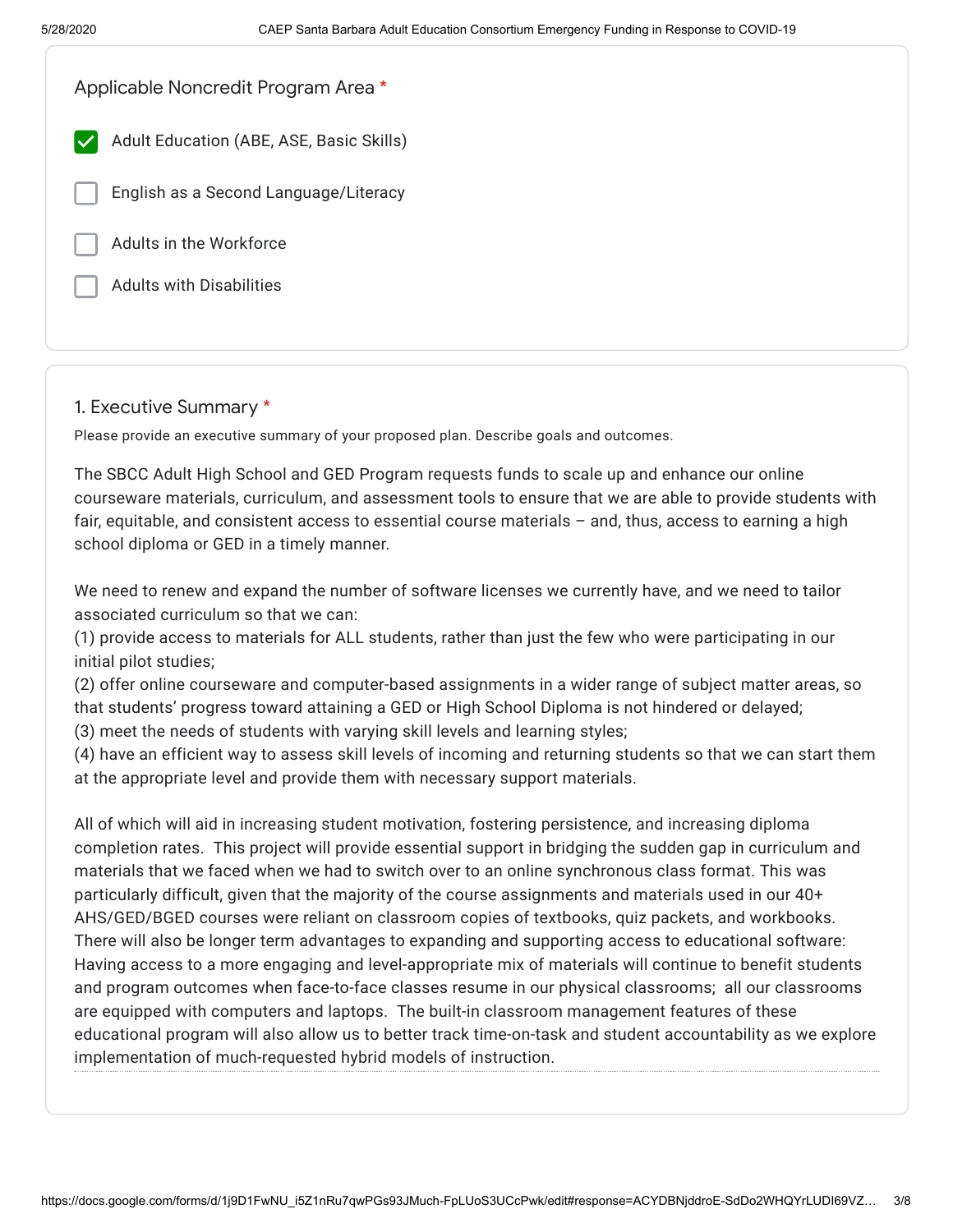### 2. Justification \*

Please justify the impact and need for emergency fiscal support.

Our AHS/GED Program provides students with courses in a number of different subject matter areas from history, economics, and government, to physical and natural sciences, health, arts, and electives, as well as various levels of English and math. Students are required to take courses in specific subject areas to earn credits toward a high school diploma, and each of these courses need to adhere to specific course objectives and to cover specific topics -- which can make finding appropriate alternative materials difficult and time consuming.

Likewise, our GED program covers a variety of subjects, from very beginning levels up though high school and even some college level. Remote GED testing will be moving out of pilot phase testing soon, and it is even more essential than ever that we make sure students are fully prepared and comfortable not only with the subject matter but also with online testing before they take the official exams as we have been told that those who do not pass a remote proctored exam will have to wait until test centers are open to re-test, which could result in a significant delay in students' progress toward completion.

Although some of our pre-COVID course materials and assignments were computer-based and/or available online, the majority were still textbook and paper-based; therefore, to prevent delays in students' progress toward earning their diplomas, there is an urgent need for materials and curriculum development that will allow our program to offer accessible course to students of all levels and for all subjects.

We have had a strong initial success with our CAEP-supported pilot studies, which involved a small group of students and primarily focused on updating and enhancing materials and curriculum for one or two course subjects. Students who interacted with the materials have provided positive feedback, indicating that they find the assignments and course structure much more engaging and more accessible than some of the textbook assignments. We have also noted increases in time on task, persistence, and attendance. This applies to before and after we had to switch to an online format during the COVID crisis. Based on the positive outcomes of the smaller pilot studies, coupled with the fact that students will likely not have access to classroom textbooks for at least several months, we have an urgent need to expand the integration of educational software programs in our curriculum to cover more subject matter areas.

The bottom line is: If we are to provide the resources to meet the needs of our Adult High School and GED students, and not delay their progress toward earning their diploma, then we need increased access to proven, validated educational software. Specifically:

Licenses for the educational software we used in our pilot studies, as well as software for our successful online reading and writing program that will need to renewed and expanded in the next few months; we do not want to have a gap in coverage as that may result in students losing the work that they have completed.

We also need to acquire a greater number of licenses so that we do not have to continue rationing access to the programs or placing constrains on who can be logged in at certain times. We also anticipate serving more students during this crisis, and do not want to discourage new and continuing students because we do not have adequate courseware.

We have tried other online materials for some of our courses, but many of the open access ones do not provide the structure, rigor, or grade integrity/accountability of the software we have been using in our pilot studies. The software also allows multiple instructors to have direct access to scores and materials, which is essential given the way our classes are organized. These programs also allow instructors to have more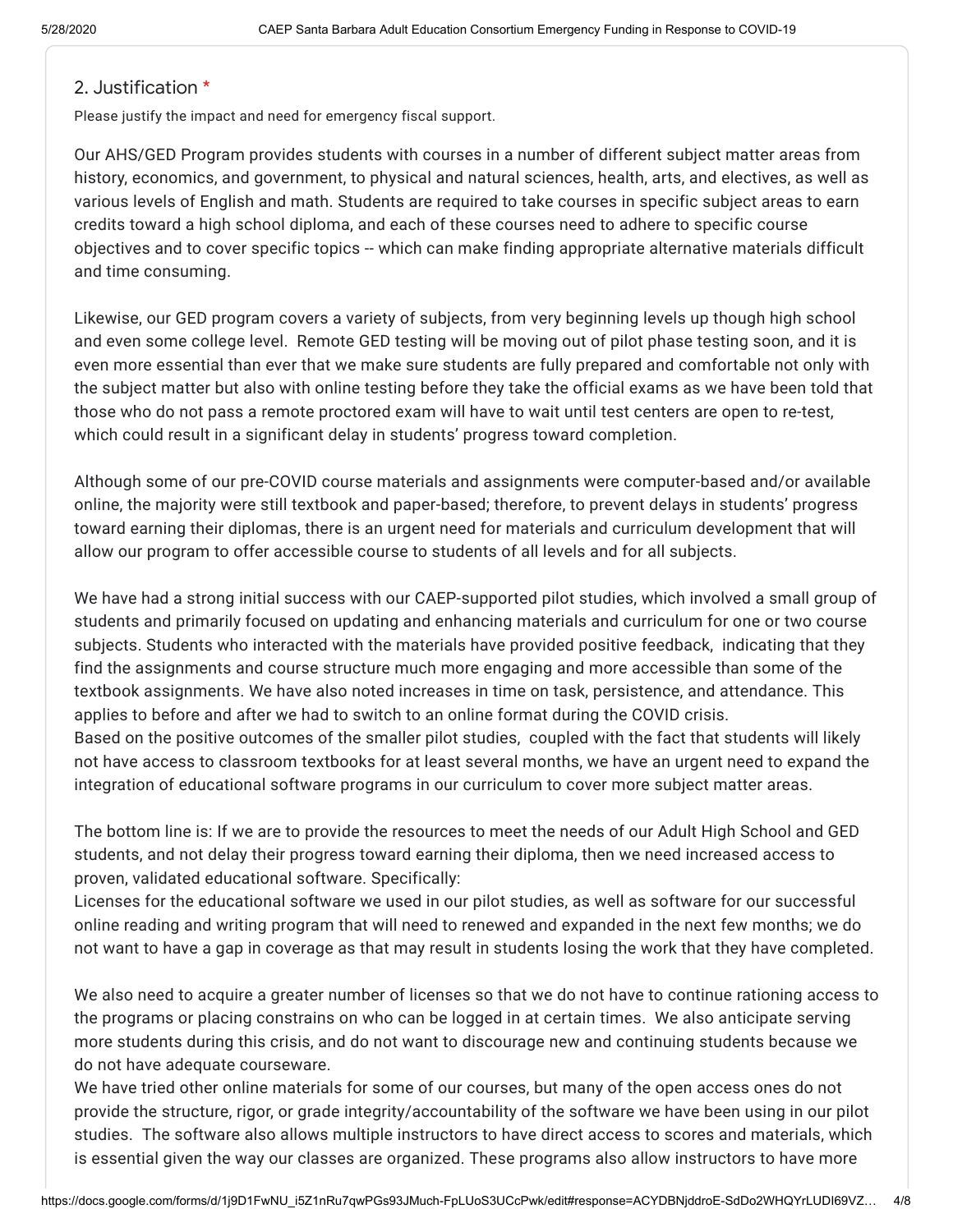5/28/2020 CAEP Santa Barbara Adult Education Consortium Emergency Funding in Response to COVID-19

control over the structure, pacing and skill level of the materials and assignments; thus, we can better ensure that the curriculum adheres to the Chancellor's Office Approved Course Outline of Record for each of our courses.

## 3. Alignment \*

Please describe how additional funds will further the Consortium's goals and objectives.

The proposed project funds will allow our Adult High School/GED program to continue to provide quality courses that not only lead to students earning a High School Diploma or GED certificate, but also better prepare them for transitioning to college-level courses or employment training programs. It will help ensure that students of all levels have consistent and increased access to essential course materials and, thus, will be able to complete their educational goals in a timely manner.

# 4. Activity Chart \*

Please use Activity Chart provided in the link under the instructions and email to [sbaebg@gmail.com](mailto:sbaebg@gmail.com). The Activity Chart should outline your program's specific objectives and activities, along with a timeline for completion, the person/agency responsible, outcomes and data capture methods. Please attach additional pages if necessary. \*

I certify that the Activity Chart has been completed and emailed to **shaebg@gmail.com** 

## Total Budget Requested \*

\$11,200

#### 1000 (Instructional Salaries) \*

Total dollars requesting for INSTRUCTIONAL PERSONNEL (include 25% for BENEFITS in 3000 section below)

\$2000

1000 Detail \*

Please provide a detailed budget for this category.

Instructor time to select, develop, tailor, integrate, and refine materials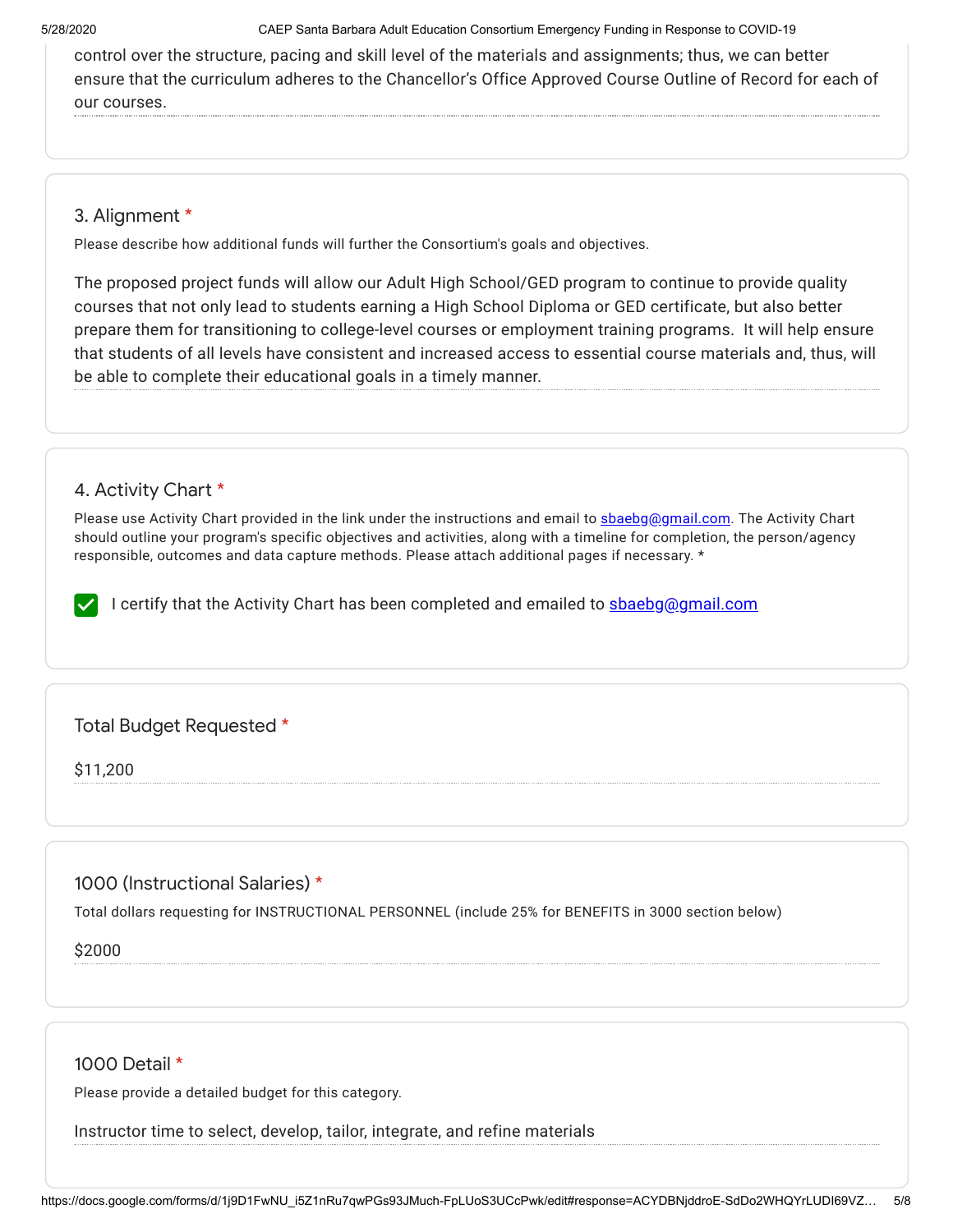## 2000 (Noninstructional Salaries) \*

Total dollars requesting for PERSONNEL (include 25% for BENEFITS in 3000 section below)

0

#### 2000 Detail \*

Please provide a detailed budget for this category.

0

## 3000 (Benefits from 1000 and 2000 categories) \*

Total dollars requesting for BENEFITS . The average benefit rate is 25%.

200

#### 4000 \*

Total dollars requesting for INSTRUCTIONAL SUPPLIES and NON-INSTRUCTIONAL SUPPLIES and Computer Software (not Hardware).

9000

#### 4000 Detail \*

Please provide a detailed budget for this category.

Expansion of licenses for educational software (e.g., Edmentum, Reading Plus, GED Flash)

#### 5000 \*

Total dollars requesting for CONSULTANTS, MEETINGS, PROFESSIONAL DEVELOPMENT

0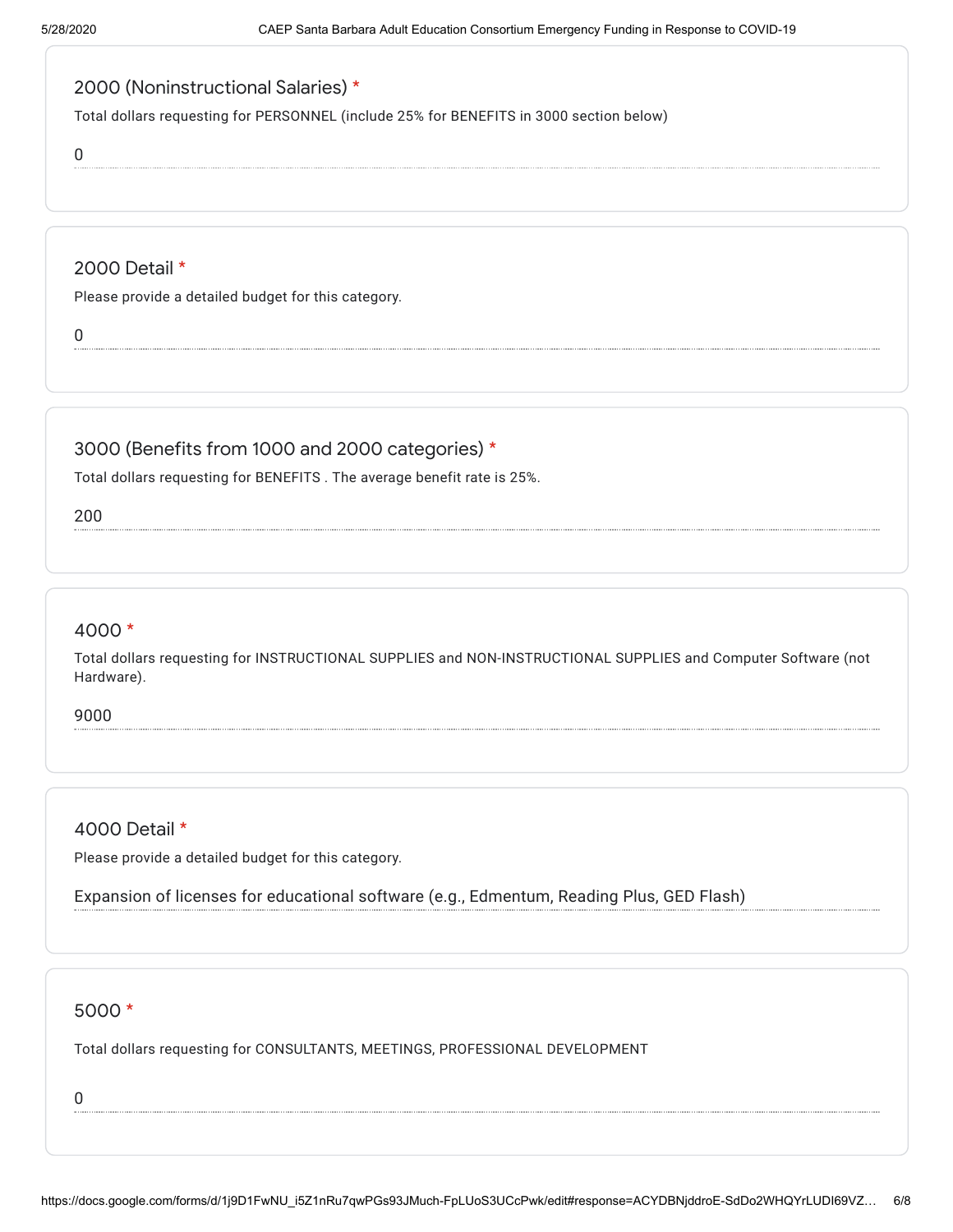# 5000 Detail \*

Please provide a detailed budget for this category.

0

#### 6000 \*

Total dollars requesting for CAPITAL OUTLAY (Computer Hardware)

0

# 6000 Detail \*

Please provide a detailed budget for this category.

0

What is your sustainability plan for this activity when funding is no longer available? \*

The ability to secure multi-year licenses will result in a more efficient use of funding and will ensure that we have uninterrupted access to essential materials until the budget situation has stabilized. It will also ensure that we are able to sustain and support the expanded implementation of current CAEP-guided curriculum projects that we have been successfully integrating into our existing courses. With consistent access to motivating and skill-appropriate materials, attendance will likely increase as will diploma completion rates. That will not only have a positive impact on current funding sources, but future funding options as well. Possible funding sources may encompass internal and external grants, including but not limited to WIOA and Student Equity Funds.

I have reviewed the 2019-2020 CAEP 1-Year Plan and attest that this proposal is in alignment with CAEP current goals and objectives. CAEP SBAE Consortium Annual Plan (2019-2020): [http://www.sbcc.edu/extendedlearning/sb\\_adult\\_ed\\_consortium/files/CAEP%20Annual%20Pla](https://www.google.com/url?q=http://www.sbcc.edu/extendedlearning/sb_adult_ed_consortium/files/CAEP%2520Annual%2520Plan%25202019-20%2520.pdf&sa=D&ust=1590687600732000&usg=AFQjCNFlCYFwXSJOjAG8MdxI_FyQF_Gpeg) n%202019-20%20.pdf \*



This form was created inside of Santa Barbara City College.

https://docs.google.com/forms/d/1j9D1FwNU\_i5Z1nRu7qwPGs93JMuch-FpLUoS3UCcPwk/edit#response=ACYDBNjddroE-SdDo2WHQYrLUDI69VZ… 7/8